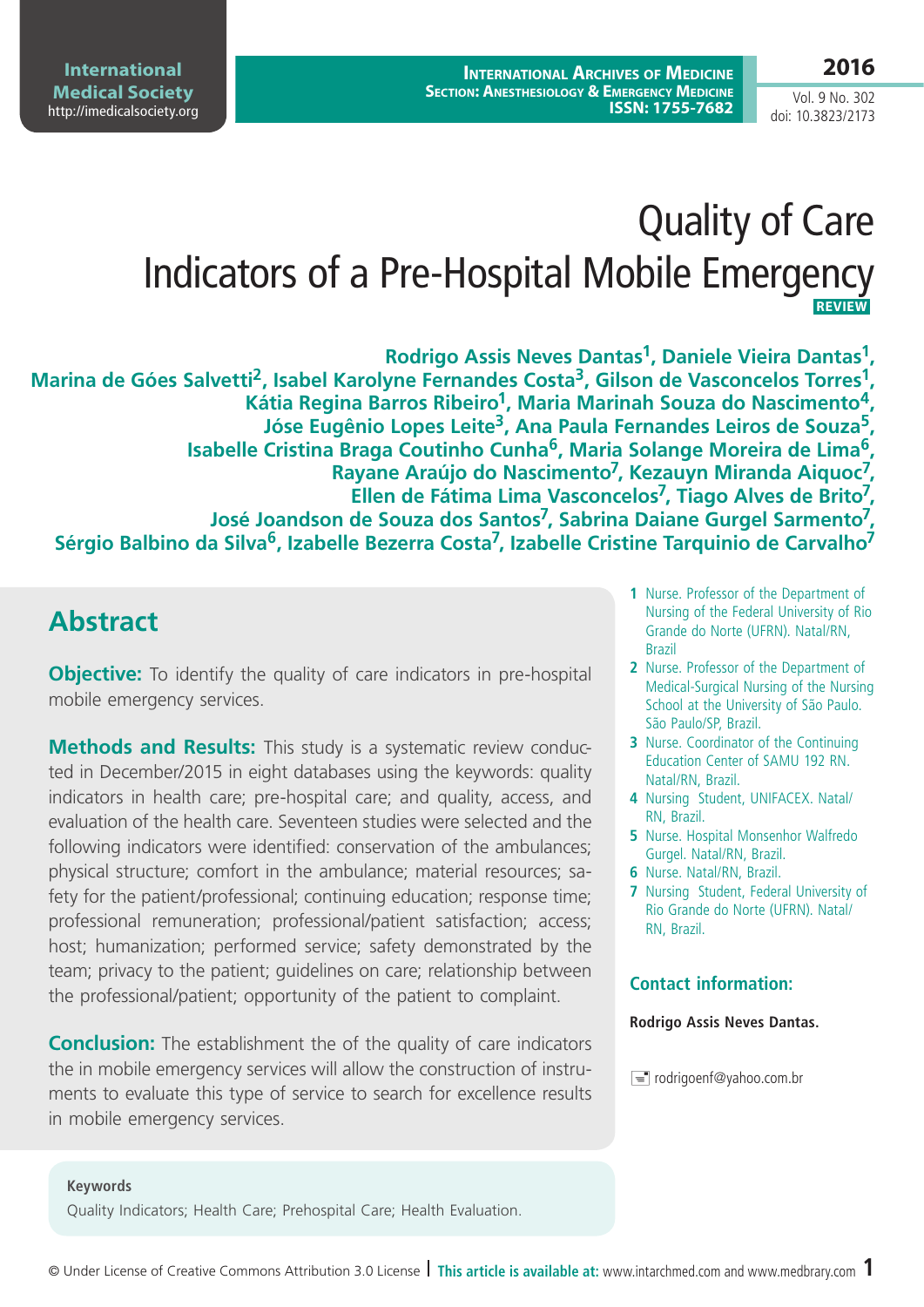Vol. 9 No. 302 doi: 10.3823/2173

**2016**

## **Introduction**

The quality of care (QC) to health is a current and growing demand in Brazil and worldwide since patients expect excellence in care offered by health services. Complaints from patients and family members can be seen in the media, denouncing negative aspects of care provided to the population [1-2].

It is necessary to identify the QC assessment indicators to get better results and provide better care in health services [3-4].

In this context, the emergency services have greater problems because they have been subject to criticism in the care provided. Some studies claim that this is due to the high demand for services, the structural deficiencies of the health system as a whole; the fragmentation of care; the influence of the biomedical model in the emergency service and the lack of work philosophy and focused education for a effectively care qualification, among other factors [5-6].

Together with this context, there is the mobile prehospital emergency, trying to get early to the victim, in the occurrence of an injury to his health, leading him to suffer, sequels or even death. The pre-hospital mobile care should provide care and/or appropriate transportation to a health service. Being a mobile service with a fast service, with specific characteristics and little studied, it was decided to research this subject [7-9].

It is important to have a critical review of the literature on the subject to produce a positive impact on results of health care and to improve the quality of care in emergency services [9].

Defining QC indicators in pre-hospital mobile emergency services based on scientific evidence will allow the creation of instruments to evaluate this type of service.

Thus, this study aimed to identify the quality of care indicators in pre-hospital mobile emergency services.

# **Methods**

This study is a systematic review of the literature with the following steps: preparation of the research question, the establishment of the review objectives and inclusion criteria of the publications; definition of information to be extracted; selection of publications in the literature; analysis of the results; discussion of findings and presentation of the review [10].

The following question elaborated to guide this research: which are the quality of care indicators used in studies that analyzed pre-hospital mobile emergency services?

Literature search was conducted to consolidate this work, in December 2015, in the following databases: LILACS (Latin American and the Information Caribbean Health Sciences) and MEDLINE (Medical Literature Analysis and Retrieval System online) through the Virtual Health Library (BVS); Web of Science (Thomson Scientific / ISI Web Services); CINAHL (Cumulative Index to Nursing and Allied Health); PubMed; COCHRANE LIBRARY; EMBASE. Searches were also carried out in the Electronic Library SciELO (Scientific Electronic Library Online).

Studies that met the following inclusion criteria were included: articles that used indicators of evaluation of care in pre-hospital emergency services and articles related to the evaluation of the assistance available in Portuguese, English and/or Spanish and free in full text on the database aforementioned; published in the January 2008 to December 2015. This period is because, in 2008, a pioneering study in Brazil was published on the implementation of the prehospital mobile care system [11].

Publications that were available only in abstract in databases, without the text or text in full were excluded.

A structured form was used, including the database related questions, authors, year of publication, type of publication, study design, study focus, nationality, professional guidance, proposed QC indicators and level of evidence of the studies.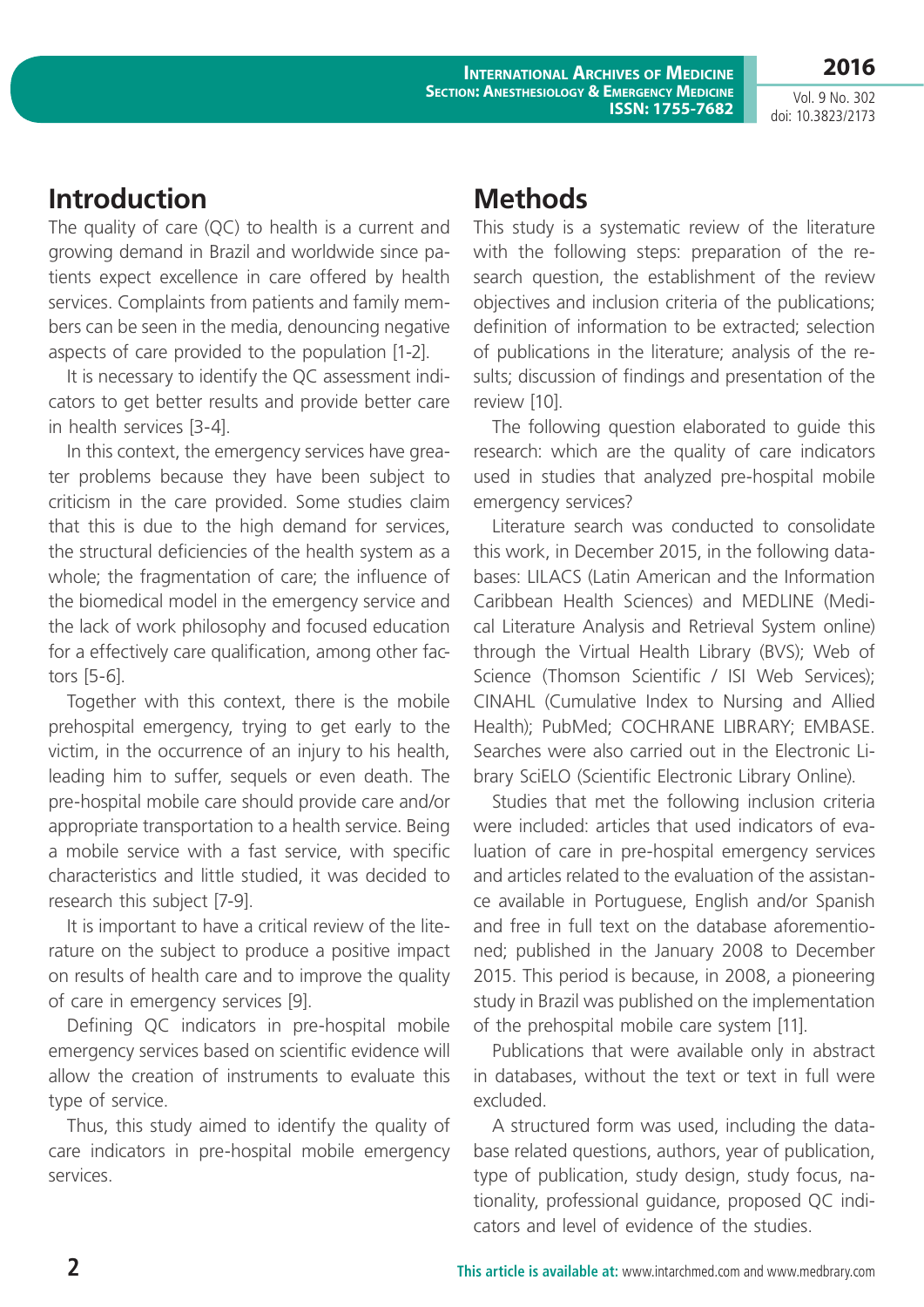**2016** Vol. 9 No. 302 doi: 10.3823/2173

For the survey of publications in the VHL, the controlled Keywords in Health Sciences (DeCS) and Medical Subject Headings (MeSH) were elected: Quality Indicators, Health Care Prehospital Care. The intersection of these keywords in the database was the Boolean operator AND. In the other bases of CAPES Journals, the following keywords were used: Quality Indicators, Health Care; Prehospital Care and Health Care Quality, Access, and Evaluation.

After the procedure of electronic search in databases and libraries mentioned, the publications were pre-selected based on reading the title and abstract. After reading in full of the previously selected publications, they were identified, comprising the final sample of this integrative review **(Figure 1)**.

## The critical evaluation process of the obtained studies consisted of reading in full, evaluation and completion of the data collection instruments. All selected studies were analyzed by two reviewers, and there was a consensus among them. Then, the data were entered in Microsoft Excel 2010 spreadsheet and analyzed using descriptive statistics and presented in tables.

## **Results**

With the aim of a better understanding of the study, the results were presented in three stages: characterization of the selected studies in the review as the authors, year, database, type of publication, study design and country (**Table 1)**; and presentation of

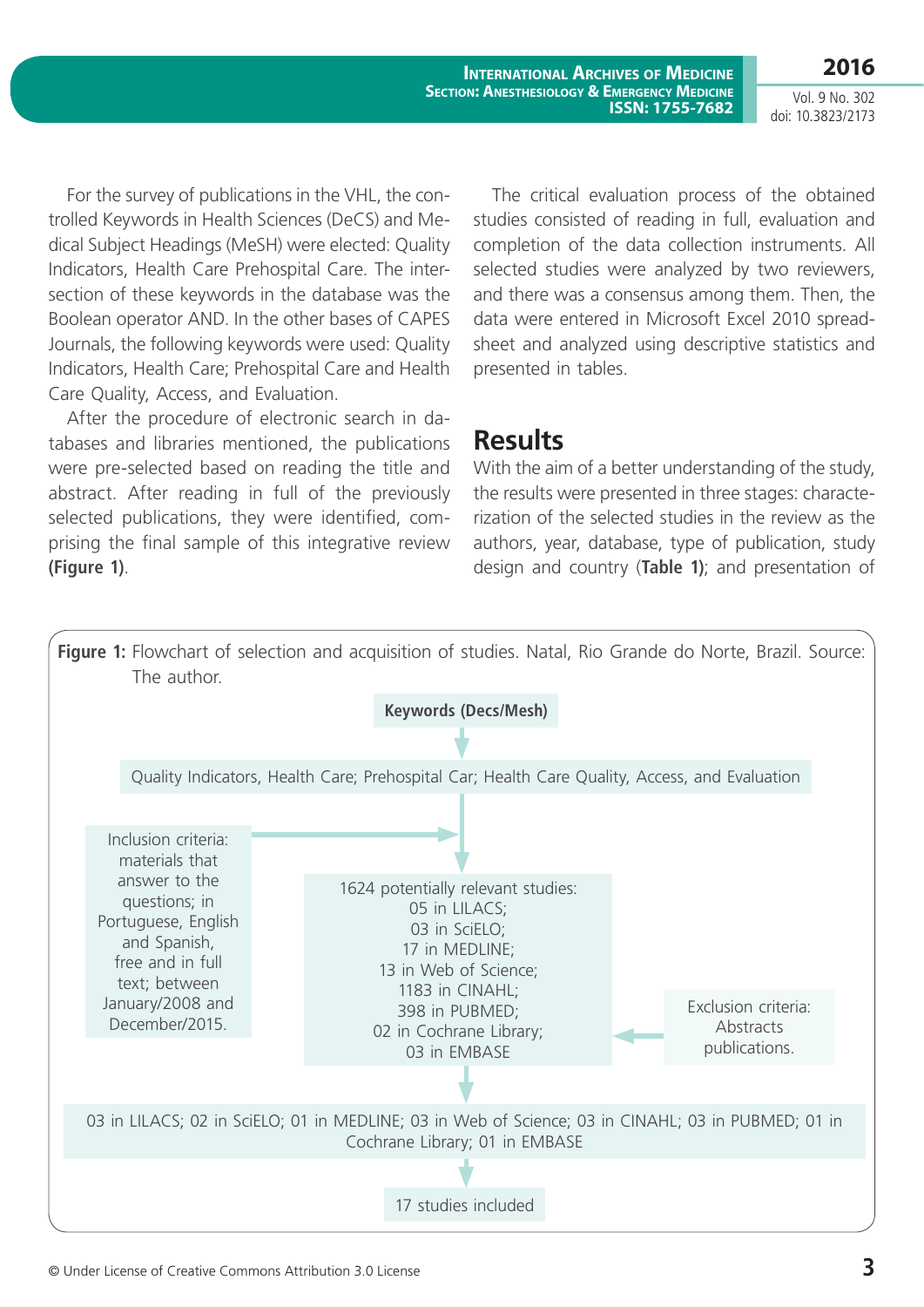**2016**

Vol. 9 No. 302 doi: 10.3823/2173

**Table 1.** Characteristics of the studies included in this review, according to the authors, year, database, publication type, type of study and country. Natal, Rio Grande do Norte, Brazil. Source: The author.

| <b>Author</b>                                                    | Year | <b>Database</b>  | <b>Type Of</b><br><b>Publication</b> | <b>Study Design</b>         | <b>Country</b>    |
|------------------------------------------------------------------|------|------------------|--------------------------------------|-----------------------------|-------------------|
| El-Jardali, Jamal, Dimassi, Ammar,<br>Tchaghcha-ghian [12]       | 2008 | <b>EMBASE</b>    |                                      | Cross-sectional             | U.S.              |
| Munk, White, Perry, Platt, Hardan,<br>Stoy [13]                  | 2009 | Web of Science   |                                      | Study case                  | U.S.              |
| Dantas, Costa, Nóbrega, Dantas,<br>Costa, Torres [14]            | 2014 | SciELO           |                                      | Cross-sectional             | <b>Brazil</b>     |
| O'Dwyer, Oliveira, Seta [15]                                     | 2009 | SciELO           |                                      | Descriptive                 | <b>Brazil</b>     |
| Dantas, Torres, Salvetti, Dantas,<br>Mendonça [16]               | 2015 | <b>PUBMED</b>    |                                      | Methodological              | <b>Brazil</b>     |
| Evans, Howes, Pickett, Dagnone [17]                              | 2009 | Cochrane Library |                                      | Systematic review           | Canada            |
| Luz, Junger, Cavalini [18]                                       | 2010 | <b>LILACS</b>    |                                      | Longitudinal, environmental | <b>Brazil</b>     |
| Souza, Correia [19]                                              | 2010 | <b>LILACS</b>    |                                      | Evaluative                  | <b>Brazil</b>     |
| Al-Shaqsi [20]                                                   | 2010 | <b>PUBMED</b>    | Article                              | Descriptive                 | New Zealand       |
| Siriwardena, Shaw, Donohoe, Black,<br>Stephenson [21]            | 2010 | <b>CINAHL</b>    |                                      | Descriptive                 | United<br>Kingdom |
| Atack, Maher [22]                                                | 2010 | <b>CINAHL</b>    |                                      | Descriptive                 | Canada            |
| Stelfox, Bobranska-Artiuch, Nathens,<br>Straus [23]              | 2010 | Web of Science   |                                      | Systematic review           | Canada            |
| El Sayed [24]                                                    | 2012 | <b>MEDLINE</b>   |                                      | Systematic review           | U.S.              |
| Snooks, Anthony, Chatters, Cheung,<br>Dale, Donohoe et al. [25]  | 2012 | <b>PUBMED</b>    |                                      | Randomized clinical trial   | United<br>Kingdom |
| Leonard, Scharff, Koors, Lerner,<br>Adelgais, Anders et al. [26] | 2012 | <b>CINAHL</b>    |                                      | Descriptive                 | U.S.              |
| Von Kaufmann, Kanz [27]                                          | 2012 | Web of Science   |                                      | Evaluative                  | Germany           |
| Silva, Nogueira [28]                                             | 2012 | <b>LILACS</b>    |                                      | Evaluative                  | <b>Brazil</b>     |

studies regarding the QC indicators and references used **(Table 2)**.

There were 17 studies selected, 06 (35.3%) published in 2010; 01 (5.9%) in 2008; 03 (17.6%) in 2009; 05 (29.4%) in 2012; 01 (5.9%) in 2014 and 01 (5.9%) in 2015. As for databases, Web of Science, CINAHL, LILACS and PUBMED were the most published articles with the subject studied (03 in each database).

The descriptive method prevailed in 05 studies (29.4%); followed by 03 (17.6%) systematic reviews; 03 (17.6%) evaluative studies and 02 (11.7%) crosssectional studies; 01 (5.9%) was longitudinal environmental; 01 (5.9%) was a study case; 01 (5.9%) was methodological study and 01 (5.9%) was randomized clinical trial.

Regarding the country of the research, 06 (35.3%) were from Brazil; 04 (23.5%) from the United States, 03 (17.6%) from Canada; 02 (11.7%) from the UK; 01 (5.9%) from Germany and 01 (5.9%) from New Zealand.

As for the QC indicators in the pre-hospital mobile emergency services, studies have found some common findings from the research, because it is a specialized assistance such as emergency care, despite the cultural differences between countries.

Among the indicators, some are structural in nature as the condition of the ambulances, the overall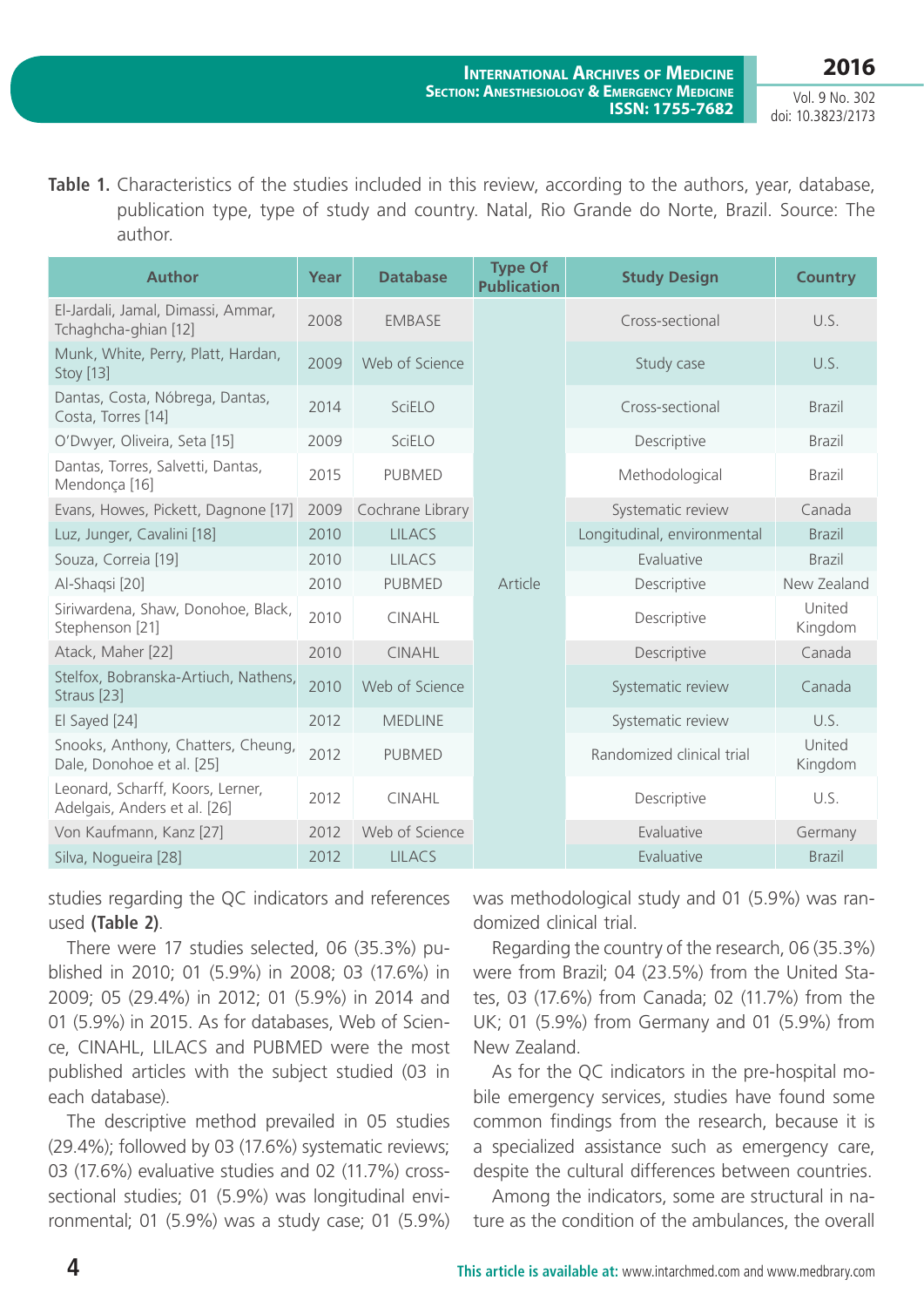Vol. 9 No. 302 doi: 10.3823/2173

**2016**

| <b>Reference</b>      | Indicators of qc*                                                                                                                                                                          | <b>Level</b><br>of Evidence |  |  |
|-----------------------|--------------------------------------------------------------------------------------------------------------------------------------------------------------------------------------------|-----------------------------|--|--|
| $[18]$                | Access; material resources; response time.                                                                                                                                                 | V <sub>l</sub>              |  |  |
| $[19]$                | Physical structure; access; patient safety; host; patient privacy; satisfaction and relationship of<br>the professional and patient.                                                       | V <sub>l</sub>              |  |  |
| $[24]$                | Physical structure; material resources; knowledge of professionals; response time; performance<br>by protocol; job satisfaction; conservation of ambulances; safety of staff and patients. | $\vee$                      |  |  |
| $[25]$                | Conservation of ambulances; comfort in the ambulance; performed service; safety<br>demonstrated by the team; humanization.                                                                 | $\mathbb{I}$                |  |  |
| $[20]$                | Response time; conservation of ambulances; host; continuing education; access; the<br>opportunity to the complaint; quidelines on care; patient satisfaction.                              | V <sub>l</sub>              |  |  |
| $[21]$                | Conservation of ambulances; response time; host; team security; remuneration; job satisfaction;<br>patient privacy.                                                                        | V <sub>1</sub>              |  |  |
| $[22]$                | Team security; host; patient privacy.                                                                                                                                                      | V <sub>1</sub>              |  |  |
| $[26]$                | Humanization; physical structure; material resources; patient security; performed service;<br>response time; safety demonstrated by the team.                                              | V <sub>1</sub>              |  |  |
| $[27]$                | Continuing education; response time; the structure of highways; multi-professional joint;<br>condition ambulances.                                                                         | V <sub>l</sub>              |  |  |
| $[23]$                | Physical structure; comfort in the ambulances; continuing education; professional joint.                                                                                                   | $\vee$                      |  |  |
| $[13]$                | Recursos materiais; remuneração; satisfação profissional. Material resources; remuneration; job<br>satisfaction.                                                                           | VII                         |  |  |
| $[14]$                | Host; patient security; patient privacy; guidance during care.                                                                                                                             | IV                          |  |  |
| $[15]$                | Continuing education; physical structure; material resources; access; job satisfaction.                                                                                                    | V <sub>l</sub>              |  |  |
| $[16]$                | Physical structure; patient security; material resources; team security; remuneration;<br>humanization; service performed.                                                                 | IV                          |  |  |
| $[12]$                | Material resources; remuneration; job satisfaction.                                                                                                                                        | IV                          |  |  |
| $[17]$                | Physical structure; response time; service performed; safety demonstrated by the team;<br>humanization.                                                                                    | $\vee$                      |  |  |
| $[28]$                | Response time                                                                                                                                                                              | V <sub>1</sub>              |  |  |
| *QC: Quality of Care. |                                                                                                                                                                                            |                             |  |  |

physical structure of the service; comfort in the ambulance; availability of material resources; security mechanisms for the patient and the professional; continuing education; response time; remuneration of the professional; and professional and patient satisfaction.

Other indicators are more related to the care process, such as access to the service; host; humanization; service performed; safety demonstrated by professional staff; patient privacy; guidelines on care; the relationship between the professional and the patient; the patient opportunity to the complaint and multi-professional joint.

The studies considered the response time as the interval between the activation of the service and the arrival of the team at the scene of occurrence [28].

Regarding the level of evidence of the studies, most of them 09 (53%) were in the level VI, which corresponds to descriptive studies, 03 (17.6%) in the level IV, 03 (17.6%) in the level V, 01 (5.9%) at level VII and only 01 (5.9%) at level II evidence pyramid.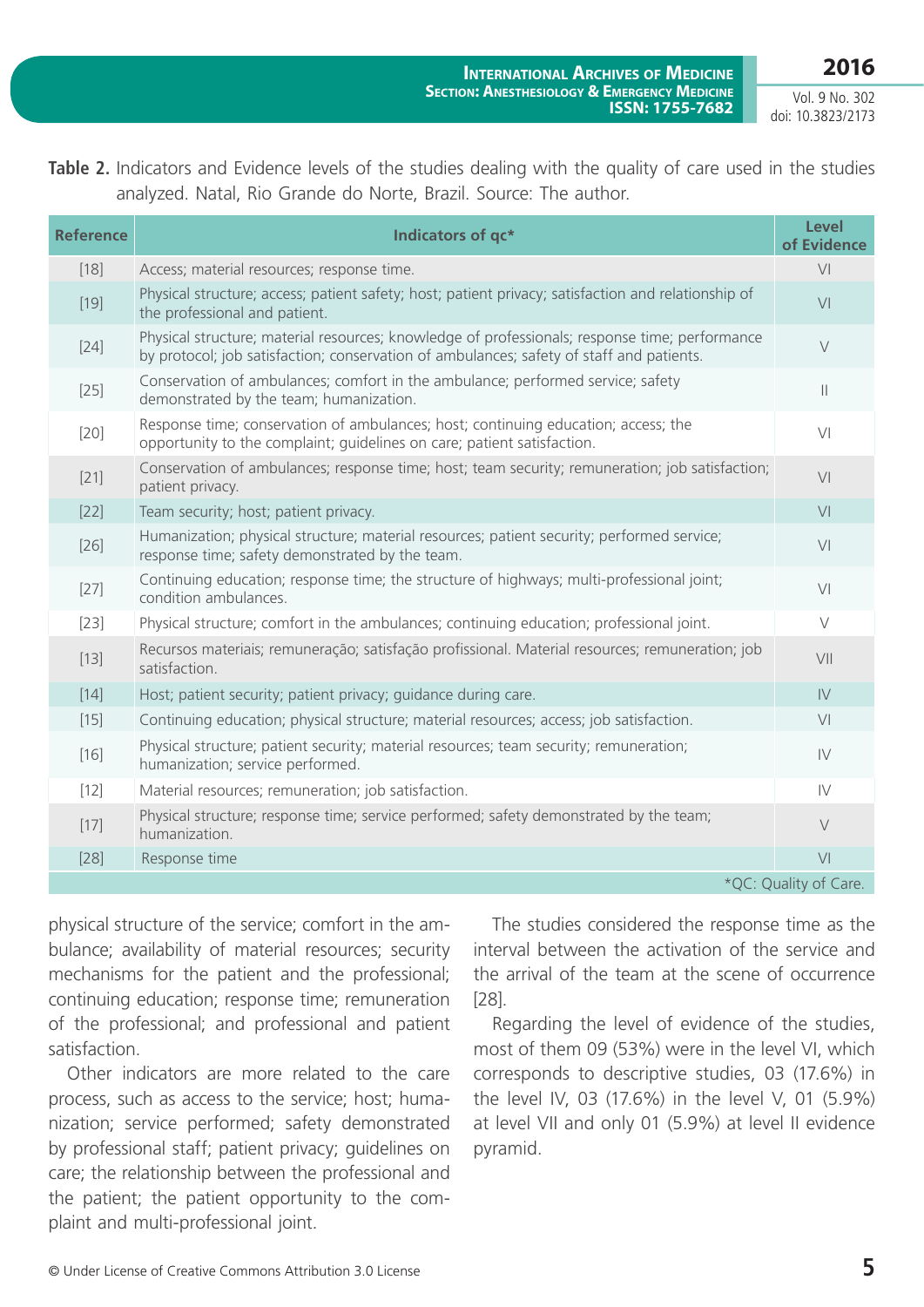**2016**

Vol. 9 No. 302 doi: 10.3823/2173

# **Discussion**

In recent decades, several initiatives aimed at health evaluation have been developed progressively in Brazil. Since conducting academic research to the evaluation of health services and its implementation by the Ministry of Health, it is necessary evaluative research to support the development of sectoral policies and programs and the dissemination of its results [16, 30].

The evaluation of the quality of emergency services is an old concern, but currently, there is an important recovery of this issue, considering evaluation as a necessary step to set goals and search for quality in health care [30]. The assessment of QC is relevant mainly to the demands of international organizations and reform in the Brazilian government with the reform of the State [18].

In the United States, a study by the American Department of Medicine, University of Beirut Medical Center said that since 1966, with the increase in Emergency Medical Services, the search for indicators for assessment of quality care has been a common practice to monitor continuously the effectiveness of services provided and the costs of such assistance [24].

Regarding the type of study, the descriptive studies prevailed in this research, which can be explained by adaptation of this method for conducting research involving health evaluation, as seeking the description of phenomena in natural settings, deeply examining the practices, behaviors and attitudes of people or groups in real life [5].

Regarding the indicators surveyed in the study, the study [31] classifies them as structure, process, and outcome. The structure indicators are physical, human, material and financial resources needed for health care, including funding and availability of skilled professionals. The process indicators are activities involving health professionals and patients based on accepted standards, and the analysis may be under the technical and administrative point of

view. The outcome indicators are analyzed only after the service provided.

As regards the structure indicators, studies [18, 20-22, 24, 26] say that the dependence of the health system for the equipment and technology to provide services has grown continuously in recent years. All health professionals, especially those working in the emergency area, depend on this equipment and a well-defined physical structure, either for assistance or education related to health.

In the same context, authors [16, 20] emphasize that technological advances have driven the steady increase in care complexity and demanding an increasingly high level of attention from health professionals, creating a growing demand for material resources and equipment. Thus, the need for health services to improve the management system for these resources to ensure continuous assistance are necessary for ensuring the quality and quantity of materials and displacement devices such as ambulances, so that professionals can carry out their activities safely, with the appropriate time response for each occurrence requested.

Another structure indicator often cited in studies [15, 20, 23, 27] is the continuing education of professionals in the pre-hospital mobile staff, since, in this scenario, it is imperative that professionals have the multi-purpose-oriented training to the reality. Thus, there is the importance of working from the definition of areas of expertise, enabling the integration of different knowledge and expertise and multidisciplinary interaction, contributing to the formation of a professional who adds skills for decision-making, communication, leadership, and management.

Moreover, in the emergency service of the work process, these characteristics are expressed in many different ways: the need to respond to the problems of any kind, whether clinical, traumatic, obstetric or psychiatric, not always coinciding with the professionalization areas of workers or specific training; the need to be prepared to meet patients of any age, to interact with professionals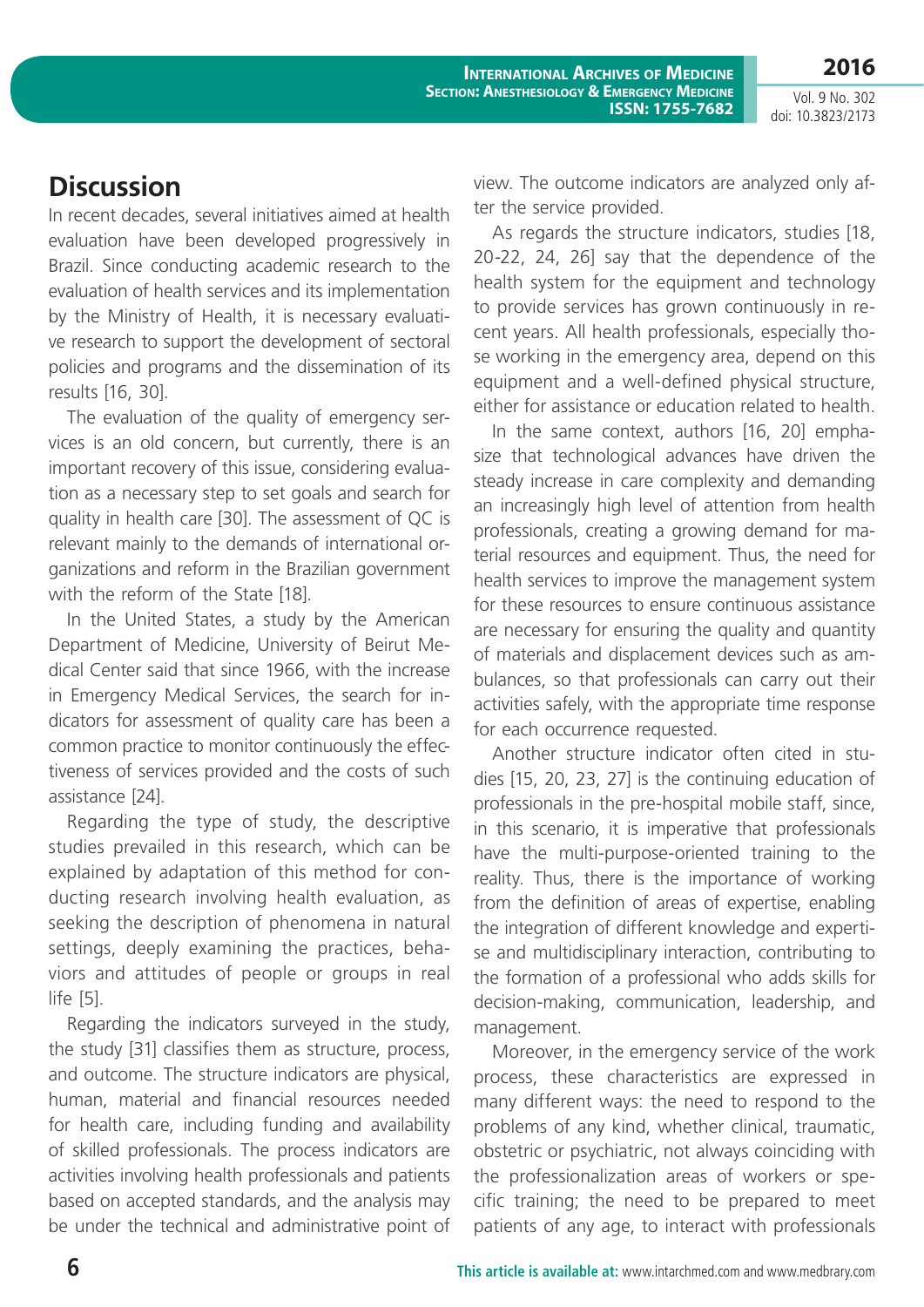Vol. 9 No. 302 doi: 10.3823/2173

**2016**

who are not of health, but participating in the emergencies, to take care of completely adverse conditions, supplementary assistance, entering in service which are not relevant to their roles. There are several other situations that, in the prehospital care, run a reverse way: it is not the team waiting for the patient within a service; it is the nurse going to meet him, to assist him in the most varied situations [32].

Regarding the process indicators cited in the study, there are those that articulate with the professional interaction with the patient who needs help. In this sense, scholars [14,17] claim that the health work in emergency characterized by the encounter between people who bring suffering or health needs and others who have specific knowledge or tools that can solve the problem presented. At this meeting, feelings, emotions, and identifications are mobilized that may hinder or facilitate the application of professional knowledge in the perception of the needs or interpretation of the demands brought by the patient.

Thus, care that is the final product of health work is inseparable from the process that produced it, that is, it is the performance of the activity, being consumed by the patient at the same time it is produced.

Therefore, research [20] conducted by the Department of Social and Preventive Medicine of the University of Otago in New Zealand, bring some process indicators as host; access; opportunity for patients to the complaint and patient satisfaction, referring as well as light technology tools for the quality of care.

Regarding the use of light technologies, studies [16, 33] emphasize that health work, especially the emergency cannot be expressed only in equipment and technological knowledge structured as its most strategic actions configured in processes intervention and professional interaction with the patient, operating as relationship, meetings, subjectivities technologies, in addition to structured technological knowledge.

Analyzing the studies in levels of evidence of the studies found, it was observed that most studies were of evidence level VI, which corresponds to descriptive studies. These findings point to the need for new research that generate relevant evidence to contribute to the further development of science in the area of this study.

It is noteworthy that the level of evidence ranging from I to VII are: level I - meta-analysis or systematic reviews; Level II - randomized controlled trial; Level III - clinical trial without randomization; Level IV cohort and case-control studies; Level V - systematic reviews of descriptive studies; level VI - descriptive studies; level VII - expert opinion [35].

Moreover, it is emphasized that the knowledge of the levels of evidence is important to make the working process in the safest team and provide the selection of the best practices to be incorporated in the care [35].

## **Conclusions**

The quality of care indicators in pre-hospital emergency services in the national and international literature can be divided into two groups: structure and process. The indicators identified were conservation of ambulances, general physical structure of the service; comfort in the ambulance; availability of material resources; security mechanisms for the patient and the professional; continuing education; response time; remuneration of the professional; professional and the patient satisfaction; access to the service; host; humanization; service performed; safety demonstrated by professional staff; patient privacy; guidelines on care; relationship between the professional and the patient; patient opportunity to complaint and multi-professional joint.

One limitation of this study was the fact of including in this review only articles with full text available in databases, since potentially relevant studies may have left out. Despite this limitation, this review has identified the quality of care indicators for pre-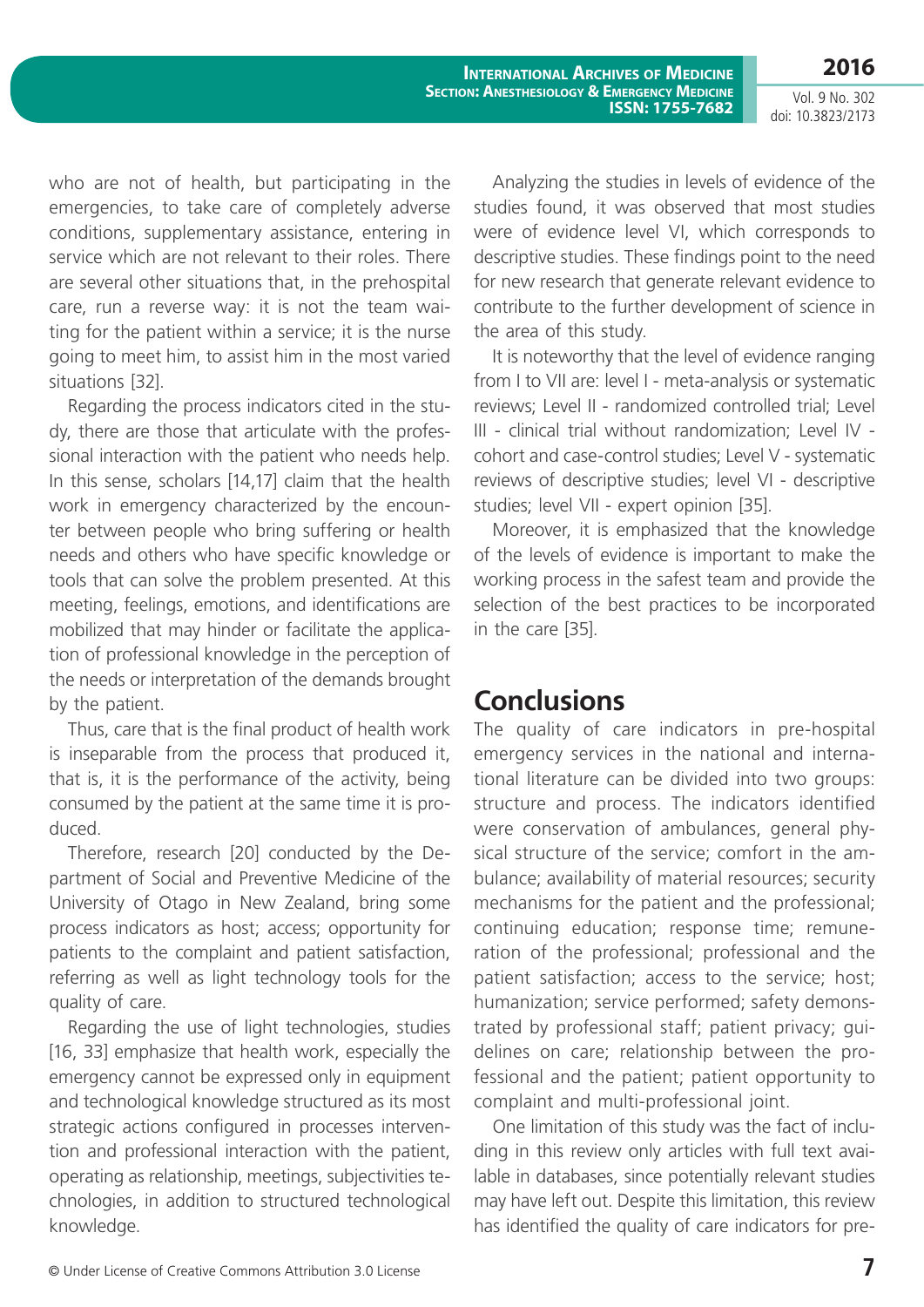Vol. 9 No. 302 doi: 10.3823/2173

hospital mobile emergency services, which subsidizes the construction of tools to assess the quality of care in these services.

The establishment of quality of care indicators in mobile emergency services will allow the construction of instruments to evaluate this type of service to search for excellence results in mobile emergency services.

## **References**

- **1.** Blozik E, Nothacker M, Bunk T, Szecsenyi J, Ollenschläger G, Scherer M. Simultaneous development of guidelines and quality indicators – how do guideline groups act?: A worldwide survey. Int J Health Care Qual Assur [Internet]. 2012 [cited 2013 Jan 18]; 25(8):712-29. Available from: http://www.ncbi.nlm.nih.gov/ pubmed/23276064
- **2.** Banerjea K, Carter AO. Waiting and interaction times for patients in a developing country accident and emergency department. Emerg Med J [Internet]. 2006 Apr [cited 2013 Jan 18]; 23:286- 90. Available from: http://emj.bmj.com/content/23/4/286.long
- **3.** Geraedts M, Selbmann HK, Ollenschlaeger G. Critical appraisal of clinical performance measures in Germany. Int J Qual Health Care [Internet]. 2003 Feb [cited 2013 Mar 18]; 15(1):79-85. Available from: http://intqhc.oxfordjournals.org/ content/15/1/79.long
- **4.** Donabedian A. An introduction to quality assurance in health care. Oxford: Oxford University Press; 2003.
- **5.** Medeiros AJS, Nóbrega MM. Stress among professional nursing units service urgent and emergency: a review of literature. REBES [Internet]. 2013 Jul-Set [cited 2014 Jan 18]; 3(3):53-7. Available from: http://www.gvaa.com.br/revista/index.php/REBES/article/ view/2499/1942
- **6.** Vituri DW, Inoue KC, Bellucci Júnior JA, Oliveira CA, Rossi RM, Matsuda LM. Welcoming with risk classification in teaching hospitals: assessment of structure, process and result. Rev. Latino-Am. Enfermagem [Internet]. 2013 Oct [cited 2014 Jan 18]; 21(5):1179-87. Available from: http:// www.scielo.br/scielo.php?script=sci\_arttext&pid=S0104- 11692013000501179&lng=en
- **7.** Ministry of Health (BR). Order no. 2048, of November 5, 2002: approves the technical regulation of the state of emergency and emergency systems (pre-hospital care). Official Gazette, Brasilia (DF) 2002 nov 5; 219 Seção 1:32-54.
- **8.** Ministry of Health (BR). Order no. 1864/03 of 29 September 2003: Establishes the mobile pre-hospital component of the National Attention to Emergencies Policy, through the Mobile Emergency Care Service implementation in municipalities and regions throughout Brazil: SAMU-192. Brasília (DF); 2003.
- **9.** Bittencourt RJ, Hortale VA. Quality in the public health services emergency and some considerations about recent events at Rio de Janeiro city. Ciênc. saúde coletiva [Intenet]. 2007 Ago [cited 2010 Jan 18]; 12(4):929-34. Available from: http:// www.scielo.br/scielo.php?script=sci\_arttext&pid=S1413- 81232007000400014&lng=en
- **10.** Polit D, Beck C. Nursing research foundations: evaluation of evidence for nursing practice.7ª ed. Porto Alegre: Artmed; 2011.
- **11.** Minayo MCS, Deslandes SF. Analysis of the implementation of a mobile pre-hospital treatment system in five Brazilian state capitals. Cad Saúde Pública [Internet]. 2008 [cited 2015 Dez 11]; 24(8):1877-86. Available from: http://www.scielo.br/pdf/csp/ v24n8/16.pdf
- **12.** El-Jardali F, Jamal D, Dimassi H, Ammar W, Tchaghchaghian V. The impact of hospital accreditation on quality of care: perception of Lebanese nurses. Int J Qual Health Care [Internet]. 2008 [cited 2010 Jan 18]; 20(5):363-71. Available from: http:// intqhc.oxfordjournals.org/content/20/5/363.full.pdf
- **13.** Munk MD, White SD, Perry ML, Platt TE, Hardan MS, Stoy WA. Physician Medical Direction and Clinical Performance at an Established Emergency Medical Services System. Prehosp Emerg Care [Internet]. 2009 Apr-Jun [cited 2010 Jan 18]; 13(2):185-92. Available from: http://informahealthcare.com/doi/abs/10.1080/ 10903120802706120?journalCode=pec
- **14.** Dantas RAN, Costa IKF, Nóbrega WG, Dantas DV, Costa IKFC, Torres GV. Occurrences performed by the service of metropolitan emergency mobile attendance. Rev. Enferm. UFPE on line [Internet]. 2014 [cited 2015 Set 10]; 13(2):185-92. Available from: http://www.revista.ufpe.br/revistaenfermagem/ index.php/revista/article/download/4077/8811
- **15.** O'dwyer GO; Oliveira SP; Seta MH. Evaluation of emergency services of the hospitals from the QualiSUS program. Ciênc Saúde Coletiva [Internet]. 2009 Dez [cited 2010 Jan 18]; 14(5):1881- 90. Available from: http://www.scielo.br/scielo.php?script=sci\_ arttext&pid=S1413-81232009000500030&lng=en
- **16.** Dantas RAN, Torres GV, Salvetti MG, Dantas DV, Mendonça AEO. Instrument for assessing the quality of mobile emergency pre-hospital care: content validation. Rev Esc Enferm USP [Internet]. 2015 Ago [cited 2015 Set 12]; 49:381- 7. Available from: http://www.scielo.br/scielo.php?pid=S0080- 62342015000300380&script=sci\_arttext&tlng=pt
- **17.** Evans C, Howes D, Pickett W, Dagnone L. Audit filters for improving processes of care and clinical outcomes in trauma systems. Cochrane Database Syst Rev [Internet]. 2009 Oct [cited 2010 Jan 18]; (4):CD007590. Available from: http://onlinelibrary. wiley.com/doi/10.1002/14651858.CD007590.pub2/full
- **18.** Luz CC, Junger WL, Cavalini LT. Analysis of prehospital care for stroke and acute myocardial infarction in the elderly population of Minas Gerais, Brazil. Rev Assoc Med Bras [Internet]. 2010 Jul-Aug [cited 2011 Jan 18]; 56(4):452-7 Available from: http:// www.scielo.br/scielo.php?script=sci\_arttext&pid=S0104- 42302010000400019&lng=en&nrm=iso&tlng=en